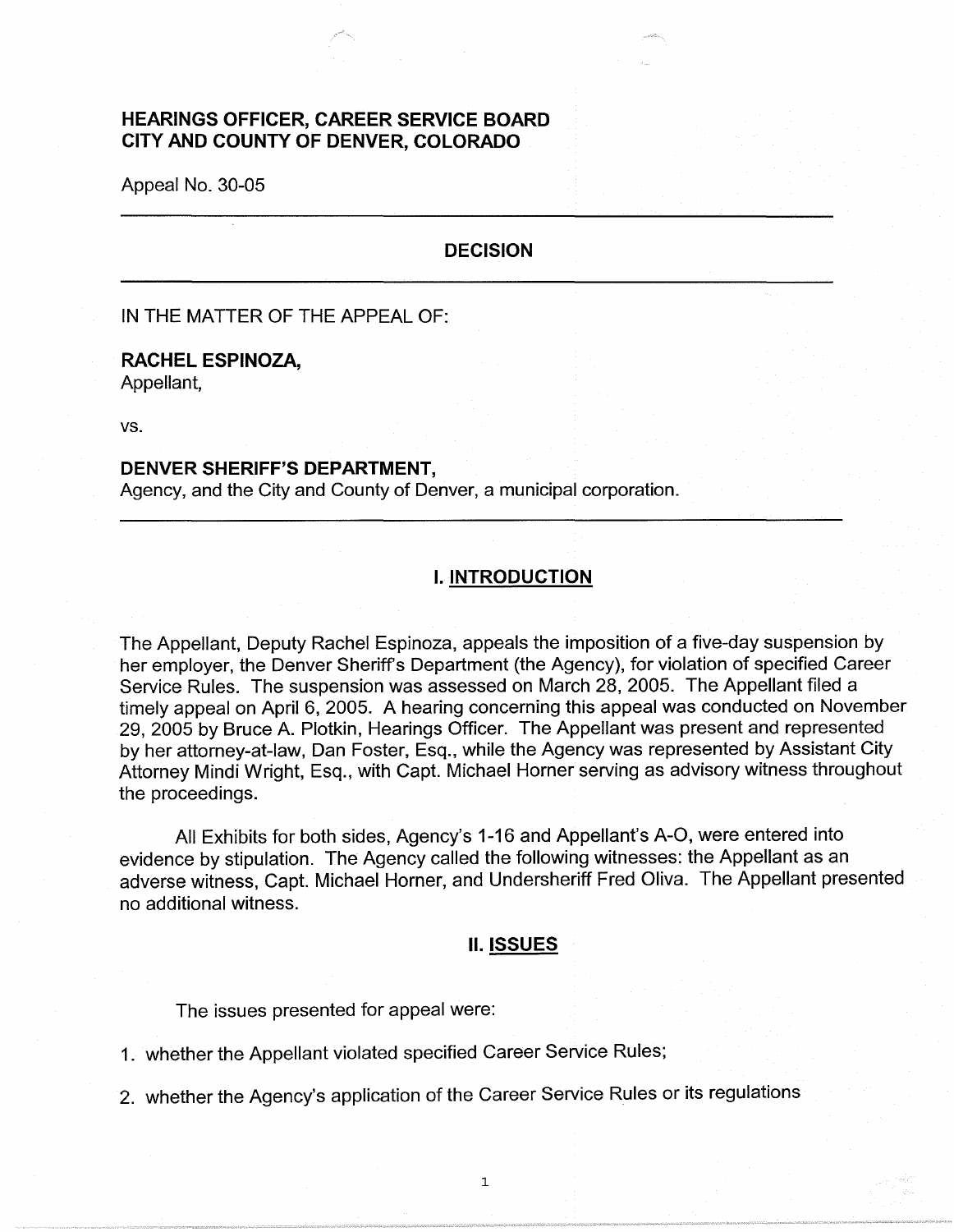against the Appellant was arbitrary or capricious;

3. if the Appellant violated any of the specified Career Service Rules or Agency regulations, whether the Agency's choice of a five-day suspension was reasonably related to the seriousness of the offense, and took into consideration the Appellant's past record.

#### Ill. **FINDINGS**

The salient facts in this case were not disputed. The Appellant is a deputy sheriff at the Agency. While on duty, her work has always been exemplary. In 2000, 2001, and 2003, the Appellant took unpaid leave under the Family Medical Leave Act (FMLA). The Agency did not consider her use of FMLA at those times in its assessment of discipline in this case, except as to her prior knowledge of the FMLA and its function.

Beginning in 2003, the Agency came under pressure from the Denver Office of Budget Management to reign in its sick-leave use. In response, the Agency implemented a new regulation in May 2004 which restricted Agency employees' unplanned use of sick leave to 7 days per year without consequence. Under the new regulation, an eighth sick day, even if earned, would result in a verbal reprimand, a ninth day would result in a written reprimand, and a 10<sup>th</sup> day of unplanned sick leave would require a pre-disciplinary meeting and might result in more severe disciplinary action up to and including dismissal. The Appellant acknowledged the new regulation. [Exhibit 7-1]. The Agency strictly enforces these progressive penalties without regard to whether an eighth, ninth, or tenth use of sick leave is for legitimate medical reasons.

From July 2, 2004 through September 27, 2004, the Appellant used eleven sick leave days to care for her minor son because she had been unable to make day-care arrangements. She acknowledged that taking sick leave in lieu of day-care was an inappropriate use of sick leave. On October 15 and 18, 2004 she used two additional sick leave days to care for her son during his asthmatic attacks. As a result of the Appellant's thirteen absences, the Agency assessed a verbal warning on October 20, 2004 for abuse of leave. The Appellant then took an additional sick-leave day on November 26, 2004 to tend to her son during an asthmatic episode. The Agency assessed a written reprimand on December 27, 2004 for abuse of leave regarding the November 26 absence.

The Appellant's son has suffered from Asthma since birth. Due to the type of Asthma, a severe cough, but lacking most of the typical symptoms, the Appellant was unaware of her son's condition until it was diagnosed in February 2004. [Exhibit K, p.9]. She subsequently received training in how to treat her son's asthmatic episodes at home. The treating physician wrote that home care for the treatment of these episodes would require adult supervision, and would occur, on average, one day per month. [Exhibit 14]. No restriction was placed on the child's activities. [Exhibit K, p. 9]. During the summer months of 2004, the Appellant's son was asymptomatic during the warm weather. In the fall, his symptoms returned intermittently, in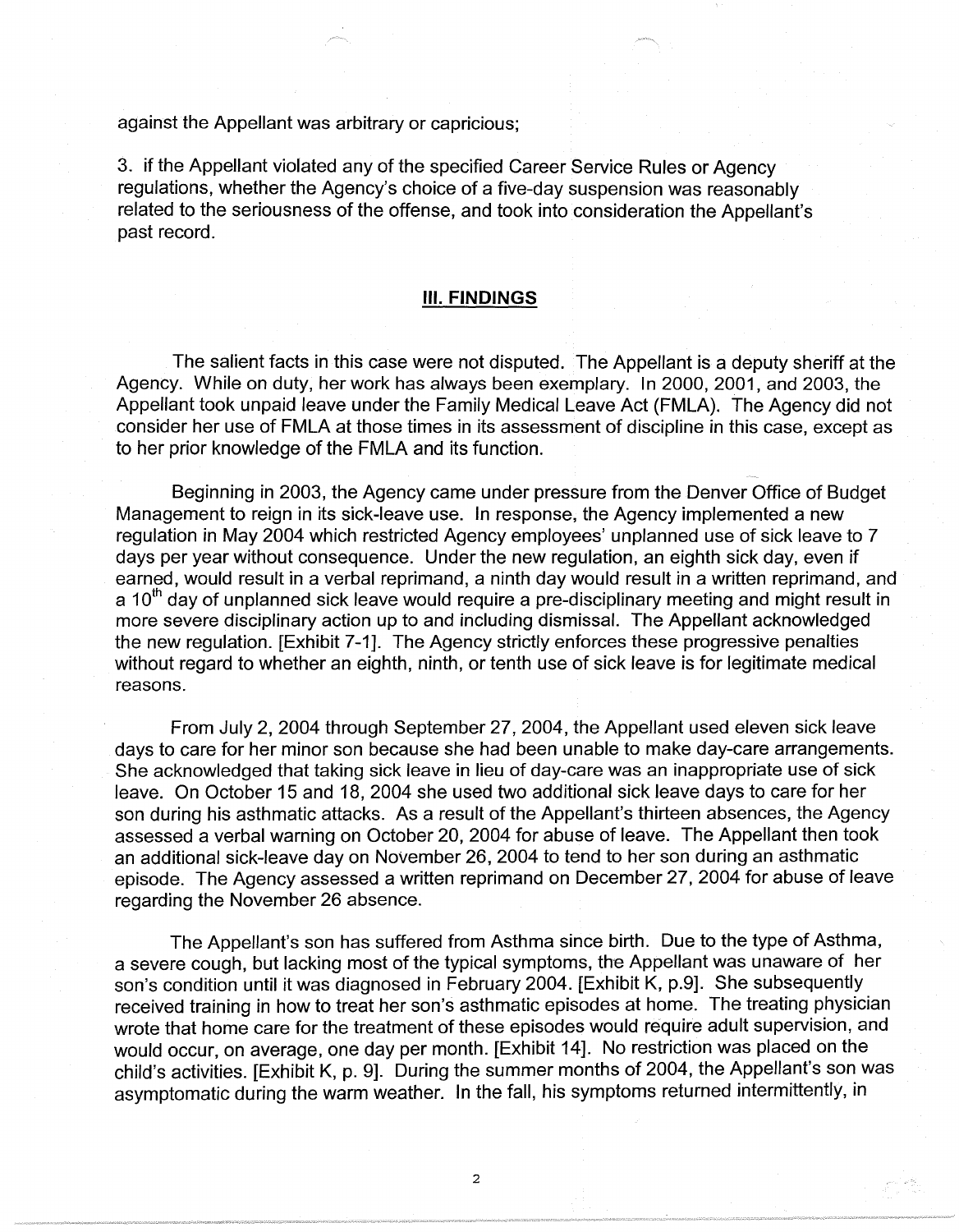part due to the change in weather, partly due to physical exertion from sports and other activity, and partly from stress, but onset of symptoms was, and remains, unpredictable.

The Appellant intermittently used accumulated sick leave from October 2004 through February 2005 either to care for her son's asthmatic episodes or, on two or three occasions, for her own illness. After September 2004, the Appellant no longer used sick leave for daycare issues. Most of the sick leave she took between October 2004 and February 2005, as in the summer, served to extend the Appellant's weekends. Also, as with her earlier leave, all sick leave taken by the Appellant was taken only from "banked" sick leave, so that the Appellant was never absent in excess of her accumulated sick leave. The Agency did not require the Appellant to provide medical proof for her sick leave.

On March 17, 2005, the Agency convened a pre-disciplinary meeting with the Appellant. On March 28, 2005 the Agency suspended the Appellant without pay for five days, commencing March 30, 2005 and ending April 5, 2005. This appeal followed on April 6, 2005.

### B. Jurisdiction

The City Charter §C5.25(4) and CSA 2-104 b) 4) require the Hearing Officer to determine the facts in an appeal de novo, meaning hearing of evidence as though no previous action had been taken. Turner v. Rossmiller, 532 P.2d 751 (Colo. App. 1975), 1975 Colo. App. LEXIS 969, (add'I citations omitted). The Hearings Officer finds the issues of whether the Appellant breached Career Service Rules, and whether the Agency's application of discipline violated Career Service Rules or Procedural Due Process guarantees, are properly before him.

#### **IV. ANALYSIS**

# **A. CSR 16-50 A. 7) Refusing to comply with the orders of an authorized supervisor or refusing to do assigned work, which the employee is capable of performing.**

To prove a refusal to comply, the Agency must prove the refusal was intentional and willful disobedience. In re Trujillo, CSA 28-04, 9-10 (5/27/04). Undersheriff Oliva testified the Appellant violated this rule because "the departmental order [#2053.1] is an order that I issued, and I am the supervisor of the Sheriff's Department, so I feel she didn't comply with that order." [Oliva testimony].

A failure to obey a standing departmental order does not constitute a per se violation of CSR 16-50 A. 7), as inferred by the Undersheriff. Proof, whether direct or indirect, of the Appellant's intent, is required. Trujillo. The Agency failed to prove the Appellant's failure to comply was intentional or willful. The Agency therefore failed to prove the Appellant violated CSR 16-50 A. 7) by a preponderance of the evidence.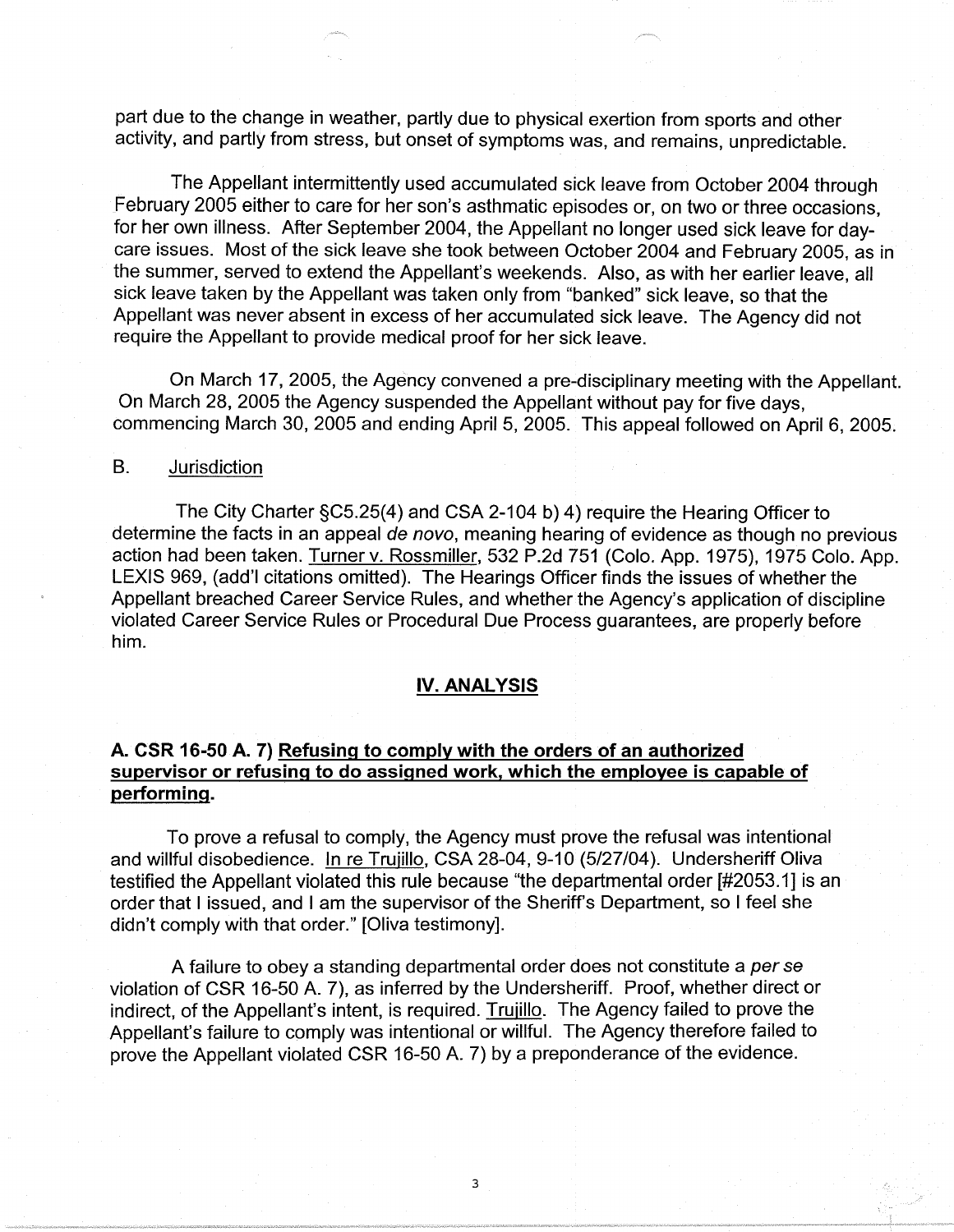# **B. CSR 16-50 A. 13) Unauthorized absence from work, including but not limited to: when the employee has requested permission to be absent and such request**  has been denied...

Each case must be analyzed under its own facts to determine if the Appellant violated this rule. Oliva testified the Appellant violated this rule by having more than eight absences within the past year, in violation of Sheriff's Departmental Order No. 2053.1. (hereinafter referred to as #2053.1 ). [Oliva testimony, Exhibit 1-4]. Unlike #2053.1, there is nothing in this Career Service Rule that places a numeric limit on absences. Also, Oliva's simple reference to violation of another rule or departmental regulation is an insufficient basis upon which to find a violation of this rule. Other than alleging the Appellant's use of sick leave was unauthorized under #2053.1, which functions under different parameters than this rule, the Agency provided no proof that her leave was unauthorized under CSR 16-50 A. 13). Therefore, the Agency failed to prove the Appellant violated CSR 16-50 A. 13) by a preponderance of the evidence.

# **C. CSR 16-50 A. 20) Conduct not specifically identified herein may also be cause for dismissal.**

The Agency identified the specific conduct described above as its basis for discipline. No other basis for discipline is found. Therefore the Hearings Officer declines to apply this rule.

## **D. CSR 16-51 A. 3) Abuse of sick leave or other types of leave, or violation of any rules relating to any forms of leave identified in Rule 11 Leave.**

Sick leave for Career Service employees is authorized "for necessary care and attendance during sickness, or for death, of a member of the employee's immediate family..." [CSR 11-32]. The issue here is the credibility of the Appellant's stated medical use of leave versus the Undersheriff's assumption of abuse based upon his experience.

In response to being asked why the Appellant violated this rule, Oliva stated "[a]s abuse of sick leave, the appearance, and in my opinion, she called in sick a number of times that were in conjunction with her days off, and over in my experience as Manager, when people do that it's usually because they want to extend their time off, and it is abuse, and that's how I feel about that." [Oliva Testimony]. The Agency found nineteen days during the year preceding discipline for which the Appellant used sick leave without pre-authorization. [Exhibit 1]. Fifteen of those days extended the Appellant's weekends.

The Appellant replied in detail about the nature of her son's illness, the sporadic, unpredictable nature of asthmatic episodes, and that the her son's increased physical and outdoor activities on weekends make it more likely he will suffer an attack on a Sunday or Monday. No medical evidence was offered either to prove or disprove this statement. The Appellant provided a physician's letter which surmised the Appellant's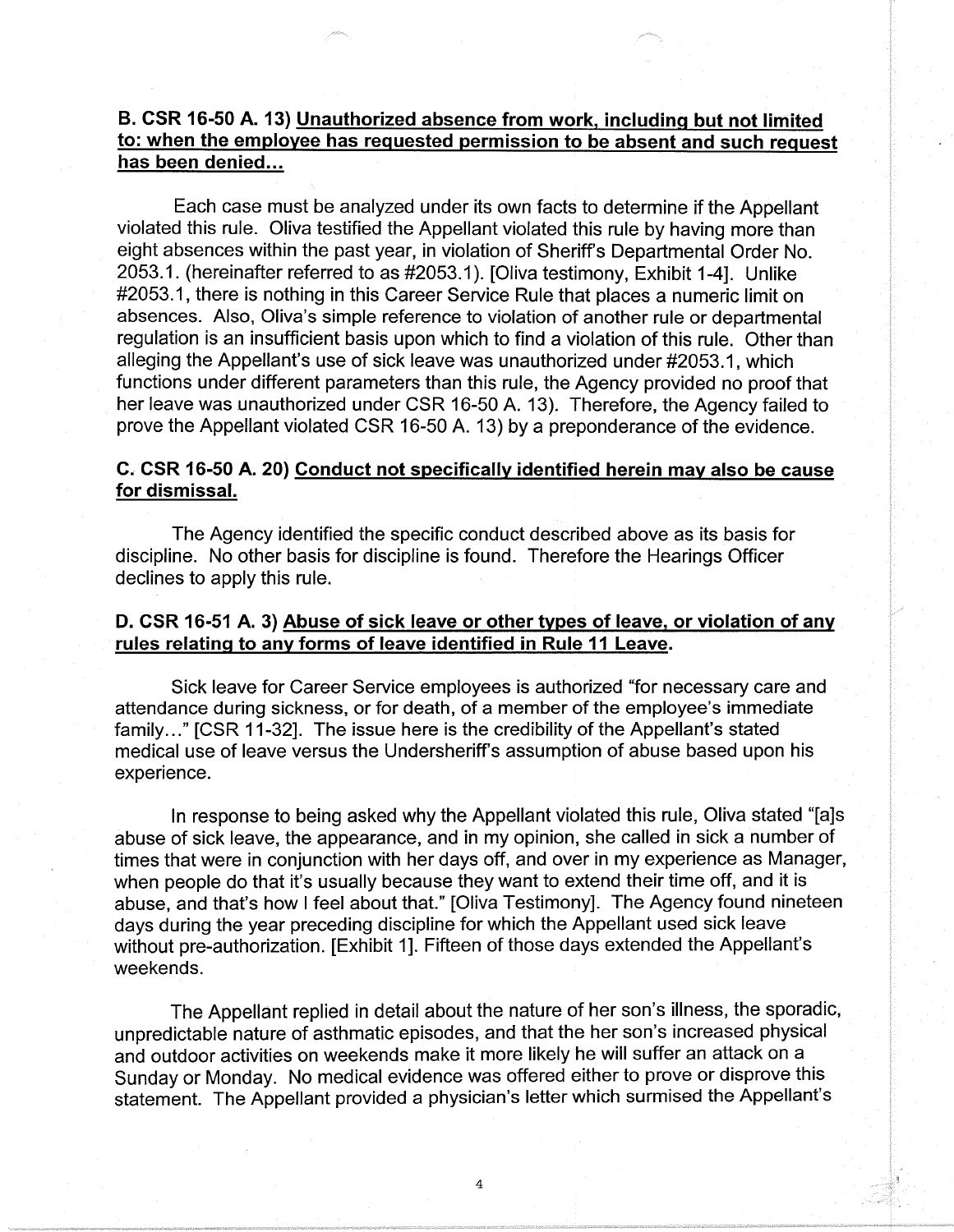son would experience an average of one asthmatic attack per month that would require the Appellant's attendance. In July 2004, the Appellant used two sick days, in August four, and in September, six. In October she used two sick days, in November one, and in December, three. In January 2005 she used one sick day, and in February also one day.

The Appellant explained she corrected her earlier, admitted abuse of sick leave for day care, by having her brother move in with her in October 2004, and that all subsequent leave was taken for a legitimate need to care for her son's asthma. Indeed, the correlation, predicted by the physician, between sick leave days required for care of the Appellant's son was fairly close from October on. In addition, the Appellant testified she was on a learning curve to predict, prevent and treat her son's asthma for the first several months, lending some credibility to her version of the reasons for taking leave.

The burden of proof is on the Agency to show, by a preponderance of the evidence, that the Appellant abused leave. Both sides presented a somewhat weak case for their propositions: the Agency's hunch, and the Appellant's dearth of medical evidence to sustain her contentions. Nonetheless, because the Appellant presented a credible rebuttal to the Agency's assumption as to the reason for her leave, and the Agency failed to overcome the rebuttal, the Agency failed to prove the Appellant violated CSR 16-51 A. 3) by a preponderance of the evidence.

#### **E. CSR 16-51 A. 5) Failure to observe departmental regulations.**

The strongest claim for the Agency was its assertion the Appellant violated this rule by her violation of #2053.1 ( effective 5/12/04 ). [Exhibit 6]. The Agency also cited Departmental Rules 100.1, 100.3, 200.12, and 300.20. Each is addressed in turn.

1. Department Order 2053.1.

Oliva instituted this order in response to a directive from the Denver Office of Budget and Management to control excessive absenteeism. [Horner, Oliva testimony]. The section of that Order for which the Agency apparently deemed the Appellant in violation reads as follows.

### **D. Occurrences of Absence**

2. a. Eight occurrences of absence within any consecutive twelvemonth period are considered excessive and will result in a verbal warning issued to the employee. The ninth occurrence of absence in any twelvemonth period will result in the issuance of a written reprimand. Ten or more occurrences of absence within a twelve-month period may result in more severe disciplinary action, up to and including termination.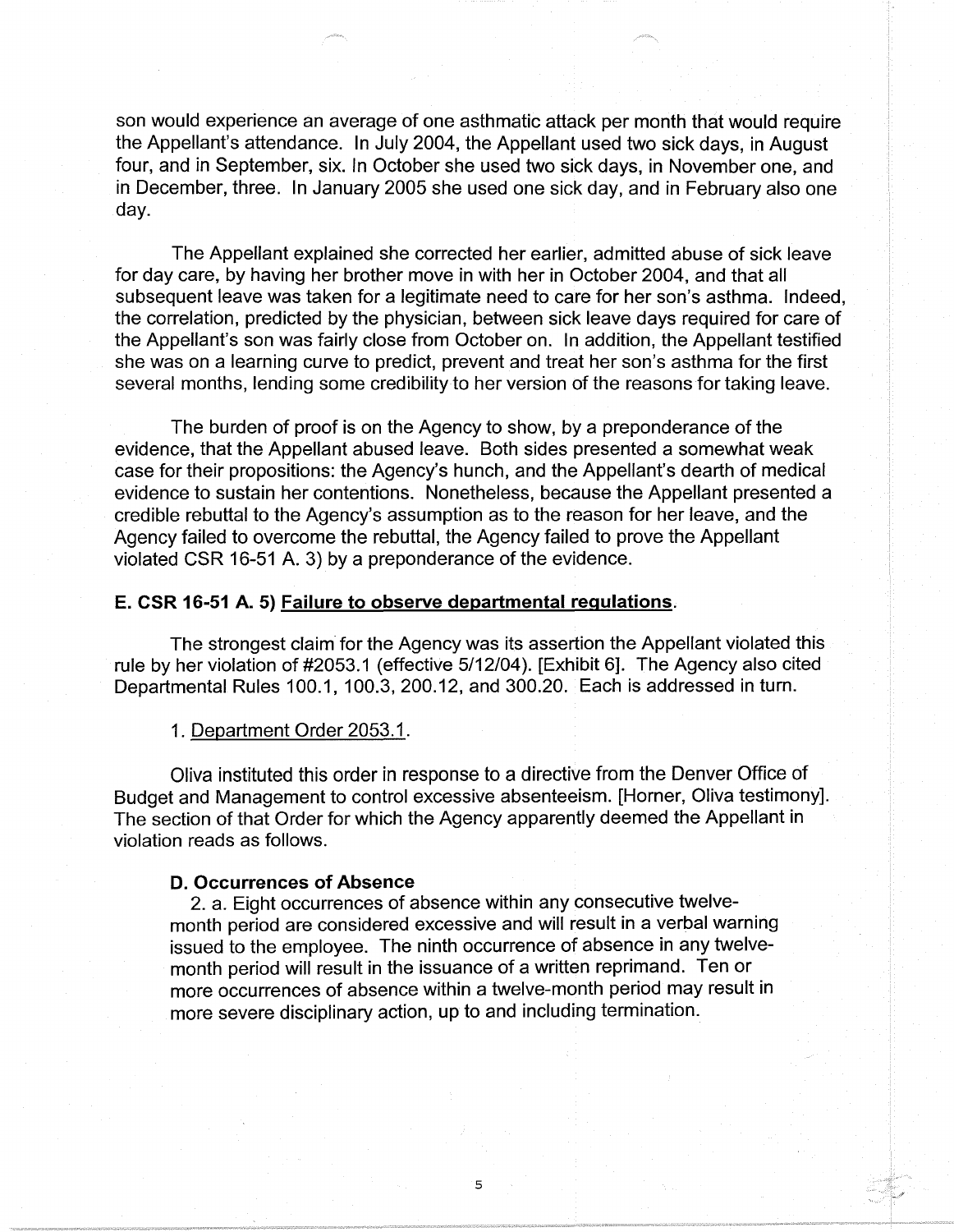Both sides acknowledged the new rule has been successful in accomplishing its dual goals of reducing absenteeism and saving money in the Agency.<sup>1</sup> For the Agency it is a simple matter of arithmetic to discipline an employee under this Order. See Oliva testimony, infra. After the Appellant's eighth absence, she was assessed a verbal warning on October 20, 2004. [Exhibit 1, p.3]. Her ninth absence on November 26, 2004 resulted in a written reprimand on December 28, [id], and her subsequent absences resulted in the suspension that is the subject of this appeal.

The Appellant views #2053.1 as a violation of the Career Service Rules. The Appellant also challenges the application of #2053.1 as an unconstitutional deprivation of a property right under U.S. Const. Amend. XIV §1. [Appellant Pre-Hearing Statement].

a. whether #2053.1, as applied, was a violation of Career Service Rules.

CSR 11-32 allows the use of accumulated sick leave, inter alia, for "necessary care and attendance during sickness ... of a member of the employee's immediate family." On the other hand, #2053.1, by requiring progressive discipline, effectively prohibits the use of sick leave more than seven times in twelve months, whether or not that leave is accumulated, and no matter for what reason. The Appellant believes #2053.1 presumes a person who uses sick leave more than seven times is intentionally abusing sick leave and requires automatic discipline, contrary to CSR 11-32, and contrary to CSR 16-36 b) which authorizes the investigation of the alleged illness.

The Appellant's concern over the Agency's inflexible application of #2053.1 was borne out by Oliva's testimony in the following exchange.

Q: Do you have any evidence, aside from your personal hunch, that my client abused sick leave for the purpose of recreational purposes?

Oliva: No I don't.

Q: You believe that [the Appellant] abused the policy based upon your experience that OTHER officers abused the policy, fair enough? [emphasis in the original]

Oliva: ... Yes sir, I did.

Q: Do you believe that there are some who call in sick who might be sick more than eight times a year?

 $1$  In the year following implementation, 17,000 man-hours and \$322,000 were saved, with even more savings expected in year 2005. [Horner testimony].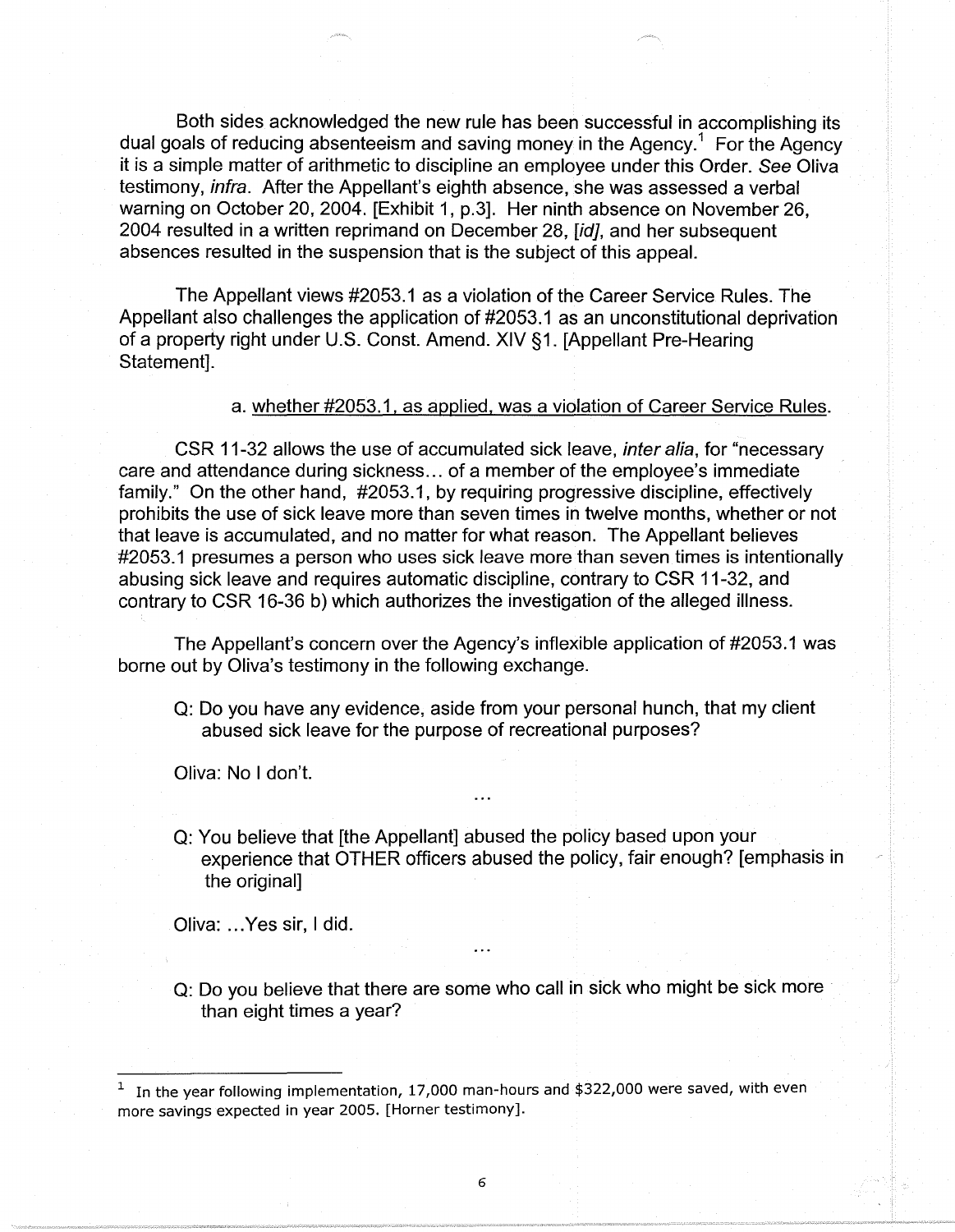Oliva: ... yes sir, I do.

Q: And if those people called in sick on more than eight occasions, that would violate 2-0-5-3, correct?

Oliva: That's correct.

Q. So... even if you believed that my client used this time to care for her sick son who was having asthmatic bouts, you do not believe this case should be modified?

Oliva: No, I do not.

[Oliva cross-examination].

It was apparent from Oliva's testimony, that the rigid requirements of #2053.1 create an irreconcilable friction with Career Service Rules by leaving no room for the legitimate application of CSR 11-32. Oliva's assumption of abuse violates the legitimate medical needs of employees and their families, as addressed by CSR 11-32, for "necessary care and attendance during sickness ... of a member of the employee's immediate family." The Hearings Officer therefore concludes the Agency's application of #2053.1 against the Appellant, impermissibly violated her right to take accumulated sick leave.

b. whether the Appellant was afforded due process.

To trigger the due process protections of U.S. Const. amend. **XIV,** a plaintiff must show that she possesses either a property or liberty interest in the benefits of which she was deprived. Pfenninger v. Exempla, Inc., 116 F. Supp. 2d 1184 (D. Colo. 2000). It was not disputed that the Appellant had accumulated sick-leave benefits as a result of her employment; nor was it disputed that such accumulated leave constitutes a property interest in the Appellant's employment.

The Agency claims the Appellant received all the process she was due, consisting of the Agency's notice of, and pre-disciplinary meeting. However, "when a hearing is mere form, where it is merely a delusive shadow without substance, there can be no due process of law." May Stores Shopping Ctrs., Inc. v. Shoemaker, 151 Colo. 100, 112, 376 P.2d 679,685 (1962). Oliva's determination to discipline the Appellant even if he had believed her leave was legitimate, see Oliva testimony, above, rendered the Appellant's pre-disciplinary hearing meaningless, in violation of her right to be heard.

#### 2. Department Order 100.3.

This order states: "Deputy Sheriffs and employees, after individual and specific notification, shall abide by any special orders and procedures required of them related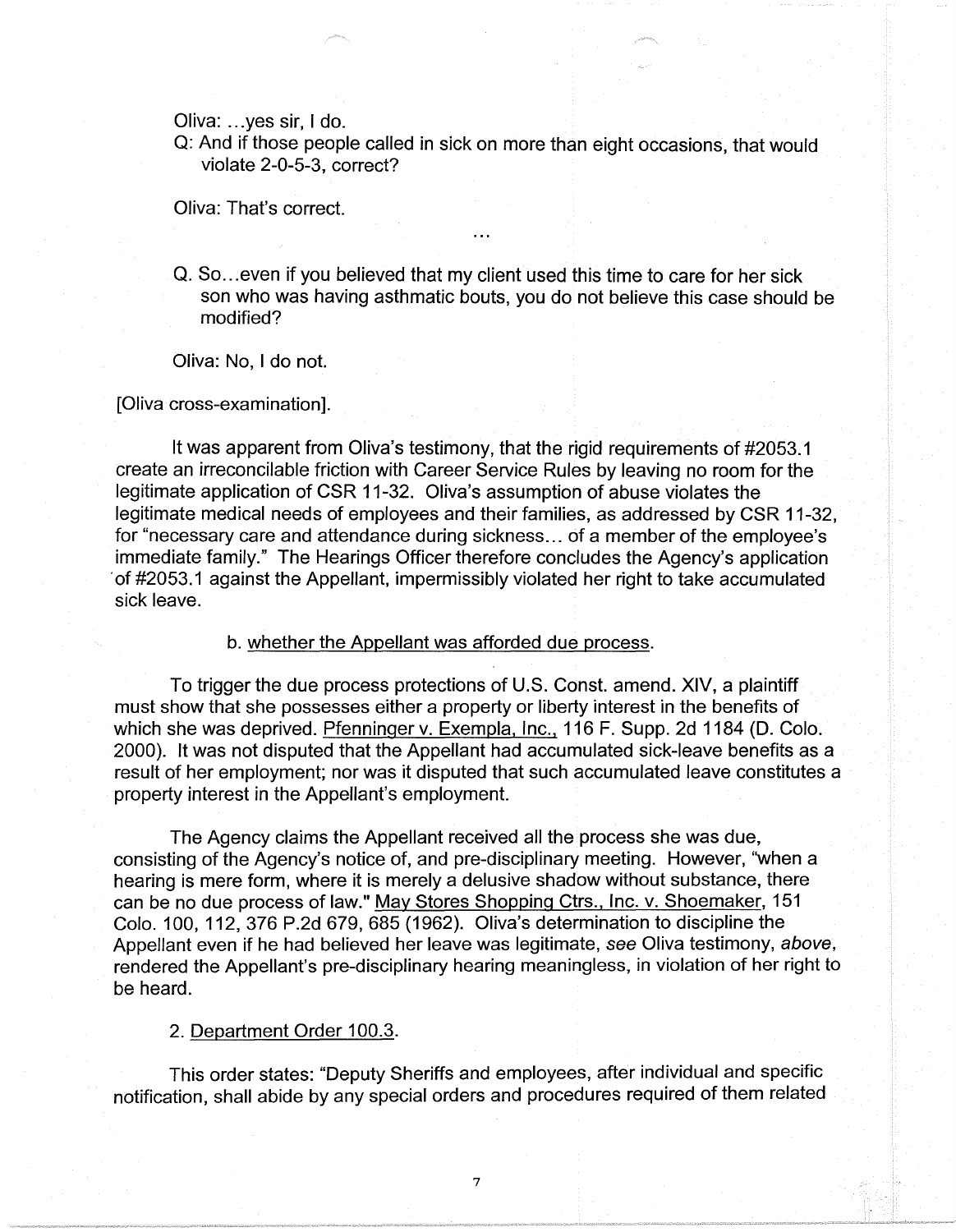to calling in sick, providing doctor's excuses, reporting their movements while on sick leave or periodic checks by authorized personnel."

The Agency presented no evidence of any special order or procedure required of the Appellant regarding her sick leave. The Agency therefore failed to prove the Appellant violated Order 100.3.

#### 3. Department Order 200.12

This order states: "Deputy Sheriff and employees will not disobey, neglect, or refuse to obey any lawful order of a supervisor. As the requirements of this rule completely mesh with those of 16-50 A. 7), above, then for the same reasons as stated above, the Agency failed to establish a violation of this order.

### 4. Department Order 300.20.

This order reads: "Deputy Sheriffs and employees shall not indulge in any conduct, which is contrary to Career Service Authority Rules and Regulations." For reasons stated above and below, no such violation was found.

# **F. CSR 16-51 A. 10) Failure to comply with the instructions of an authorized supervisor.**

In the same way that a failure to obey a standing departmental order does not constitute a per se violation of CSR 16-50 A. 7), above, neither does it constitute a per se violation of CSR 16-51 A. 10). Oliva stated the Appellant violated this rule for the same reasons she violated CSR 16-50 A. 7), above, i.e., each of his departmental orders, including #2053.1 is his direct order, and therefore the Appellant's failure to meet its requirements was a violation of his order. For the same reasons as cited above, the Agency failed to establish the Appellant's violation of this rule.

# **G. CSR 16-51 A. 11) Conduct not specifically identified herein may also be cause for progressive discipline.**

The Agency identified the specific conduct described above as its basis for discipline. No other basis for discipline is found. Therefore the Hearings Officer declines to apply this rule.

### **VII. CONCLUSION**

The Agency had legitimate objectives in mind when it created #2053.1. The Office of Budget and Mgt. required the Agency to control an evident abuse of sick-leave within the department. Abuse of sick leave costs to the Agency included: excessive overtime pay, loss of agency morale, and increasing the duties of the deputies covering for absent colleagues. Thus, the goal of #2053.1 was to bring down the number of